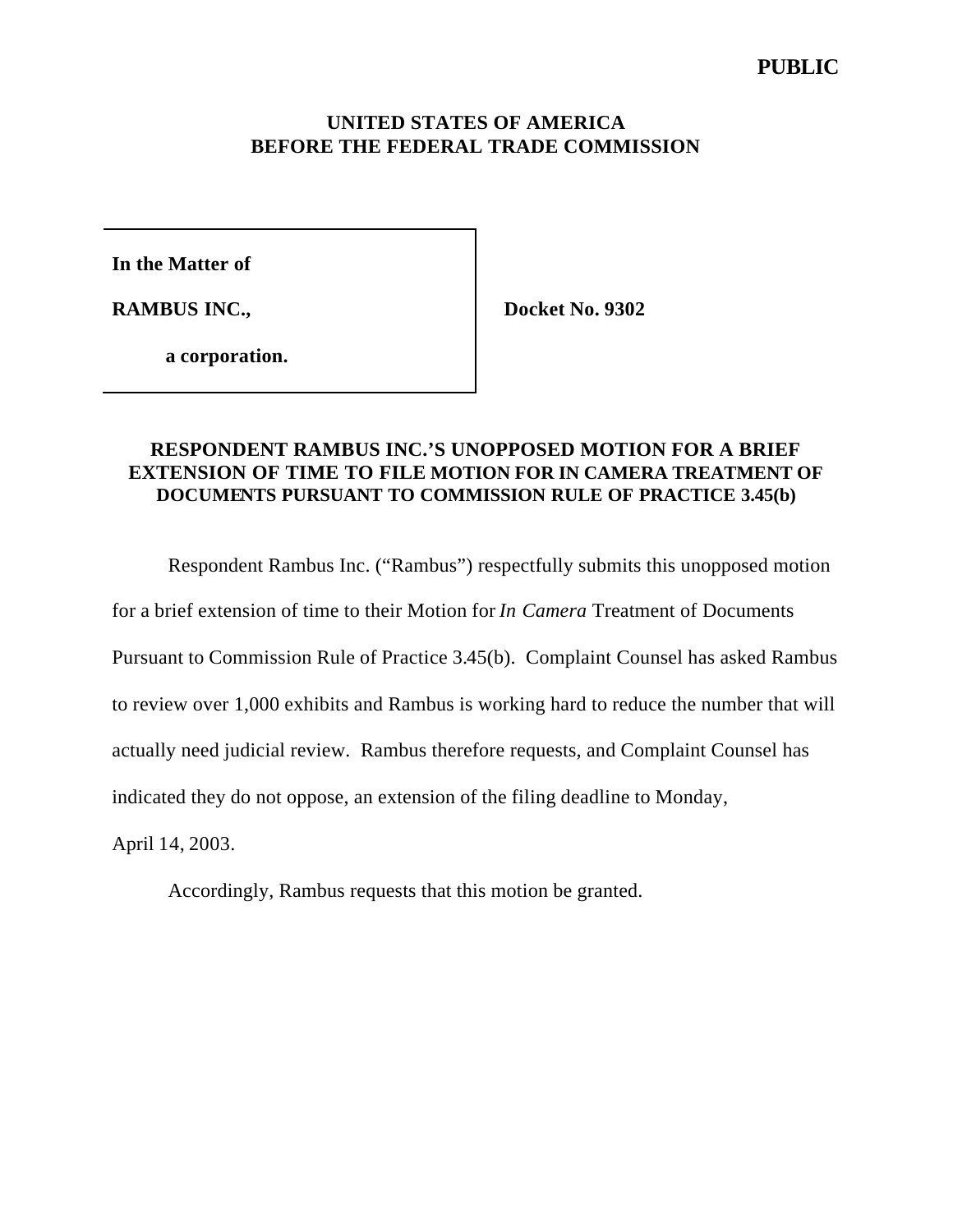$\overline{\phantom{a}}$ 

Gregory P. Stone Steven M. Perry Peter A. Detre Sean P. Gates MUNGER, TOLLES & OLSON LLP 355 South Grand Avenue, 35th Floor Los Angeles, California 90071 (213) 683-9100 (213) 687-3702 (facsimile)

A. Douglas Melamed IJay Palansky Kenneth A. Bamberger Jacqueline M. Haberer WILMER, CUTLER & PICKERING 2445 M Street, N.W. Washington, D.C. 20037 (202) 663-6000

Sean C. Cunningham John M. Guaragna GRAY, CARY, WARE & FREIDENRICH LLP 401 "B" Street, Suite 2000 San Diego, California 92101 (619) 699-2700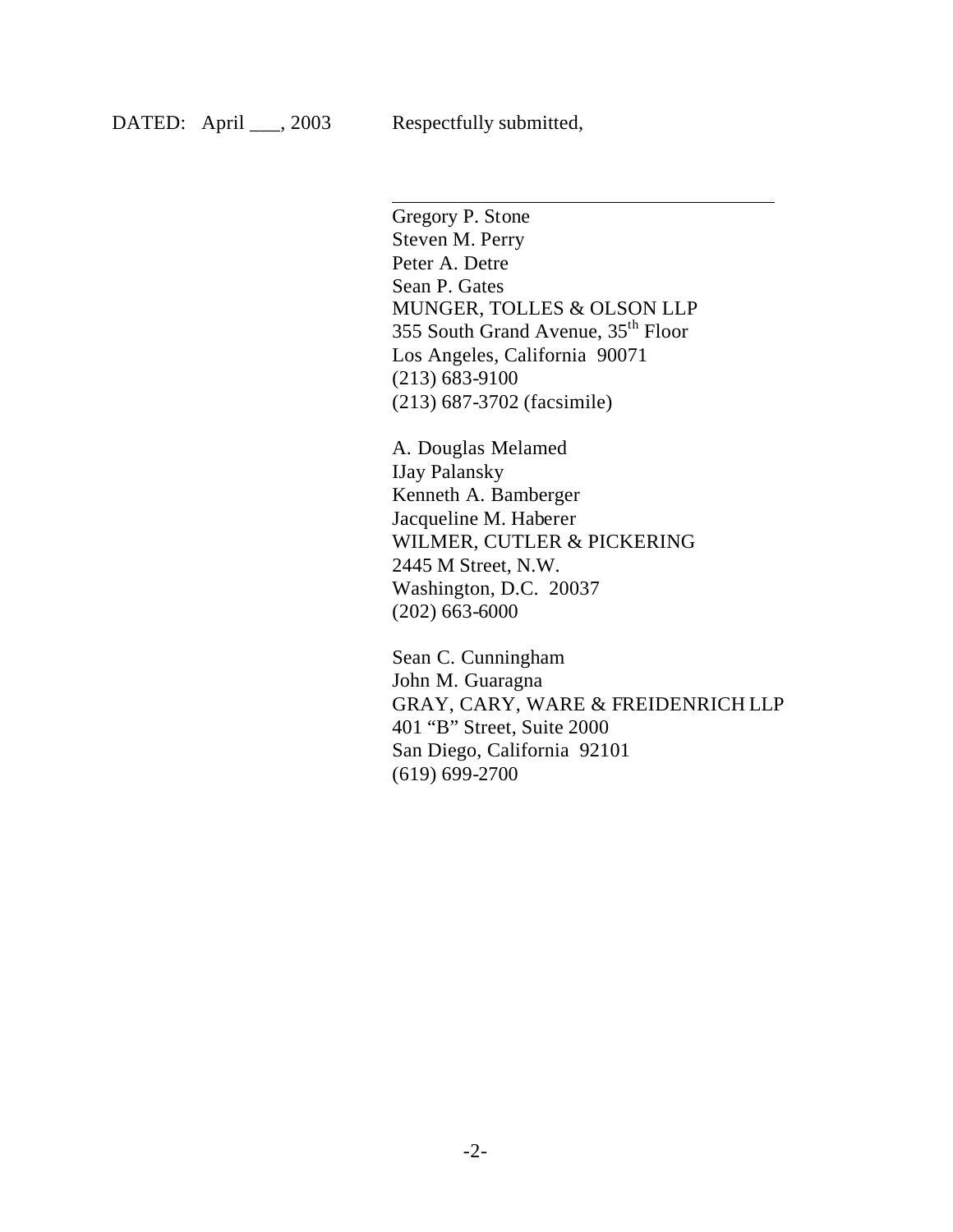# **PUBLIC**

## **UNITED STATES OF AMERICA BEFORE THE FEDERAL TRADE COMMISSION**

**In the Matter of**

**RAMBUS INC.,**

**Docket No. 9302**

**a corporation.**

# **ORDER GRANTING RESPONDENT RAMBUS INC.'S UNOPPOSED MOTION FOR A BRIEF EXTENSION OF TIME TO FILE MOTION FOR IN CAMERA TREATMENT OF DOCUMENTS PURSUANT TO COMMISSION RULE OF PRACTICE 3.45(b)**

Upon consideration of Respondent's Unopposed Motion for a Brief Extension of

Time to File Motion for *In Camera* Treatment of Documents Pursuant to Commission

Rule of Practice 3.45(b),

IT IS HEREBY ORDERED that Respondent's Unopposed Motion is GRANTED,

and that Respondent may file its Motion on April 14, 2003.

Dated:

Stephen J. McGuire Chief Administrative Law Judge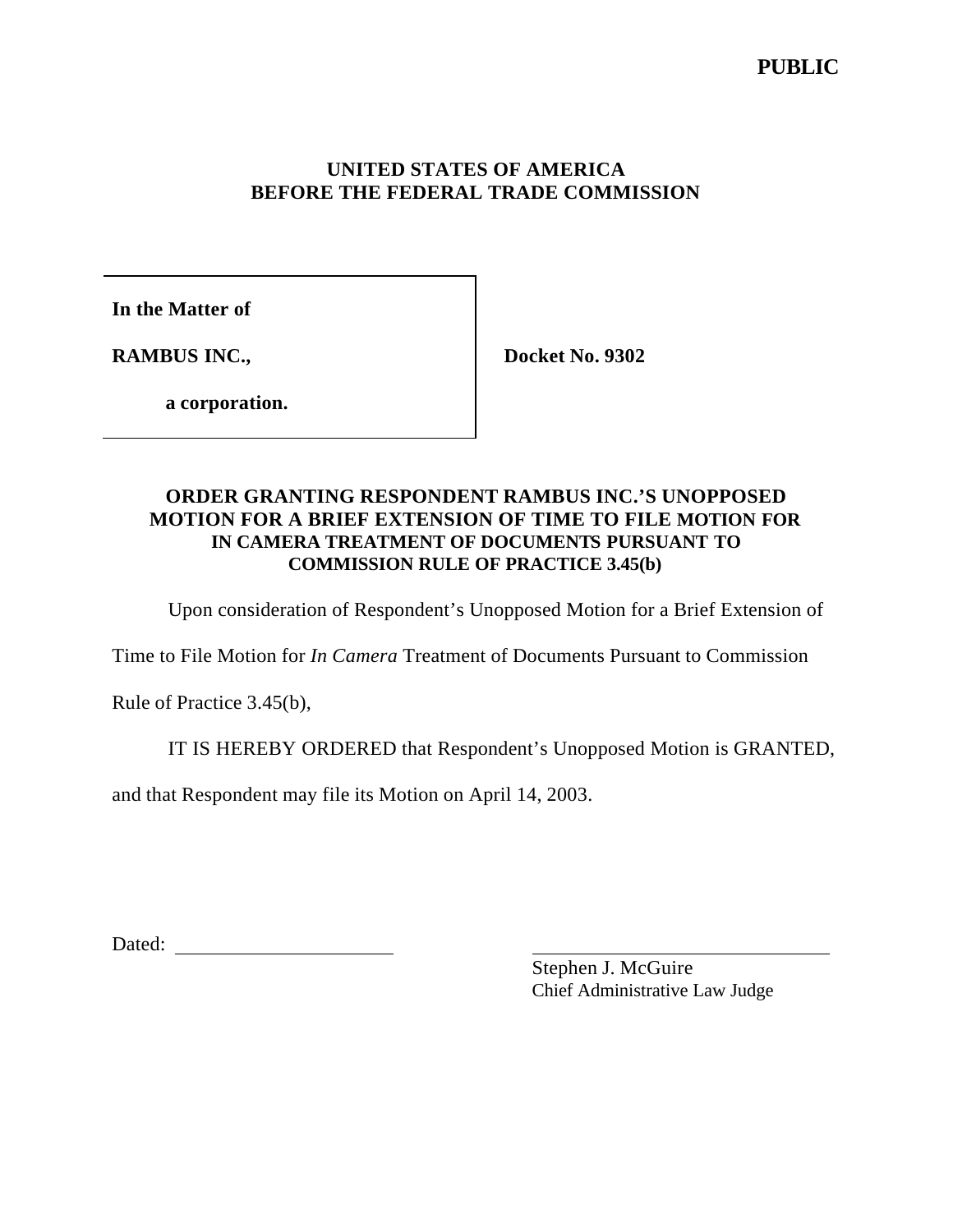#### UNITED STATES OF AMERICA BEFORE THE FEDERAL TRADE COMMISSION

)

)

In the Matter of  $\qquad \qquad$  )

RAMBUS INCORPORATED,  $($ a corporation.

) Docket No. 9302

#### **CERTIFICATE OF SERVICE**

I, Jacqueline M. Haberer, hereby certify that on April 11, 2003, I caused a true and correct copy of *Respondent Rambus Inc.'s Unopposed Motion for a Brief Extension of Time to File Motion for In Camera Treatment of Documents Pursuant to Commission Rule of Practice 3.45(b)* (and the related *Proposed Order*) to be served on the following persons by hand delivery:

Hon. Stephen J. McGuire M. Sean Royall, Esq. Federal Trade Commission Federal Trade Commission Room H-112 Room H-372 Washington, D.C. 20580 Washington, D.C. 20580

Donald S. Clark, Secretary Malcolm L. Catt, Esq. Federal Trade Commission Attorney Room H-159 Federal Trade Commission 600 Pennsylvania Avenue, N.W. Room H-372 Washington, D.C. 20580 600 Pennsylvania Avenue, N.W.

Richard B. Dagen, Esq. Assistant Director Bureau of Competition Federal Trade Commission Room H-372 600 Pennsylvania Avenue, N.W. Washington, D.C. 20580

Chief Administrative Law Judge Deputy Director, Bureau of Competition 600 Pennsylvania Avenue, N.W. 600 Pennsylvania Avenue, N.W.

Washington, D.C. 20580

Jacqueline M. Haberer